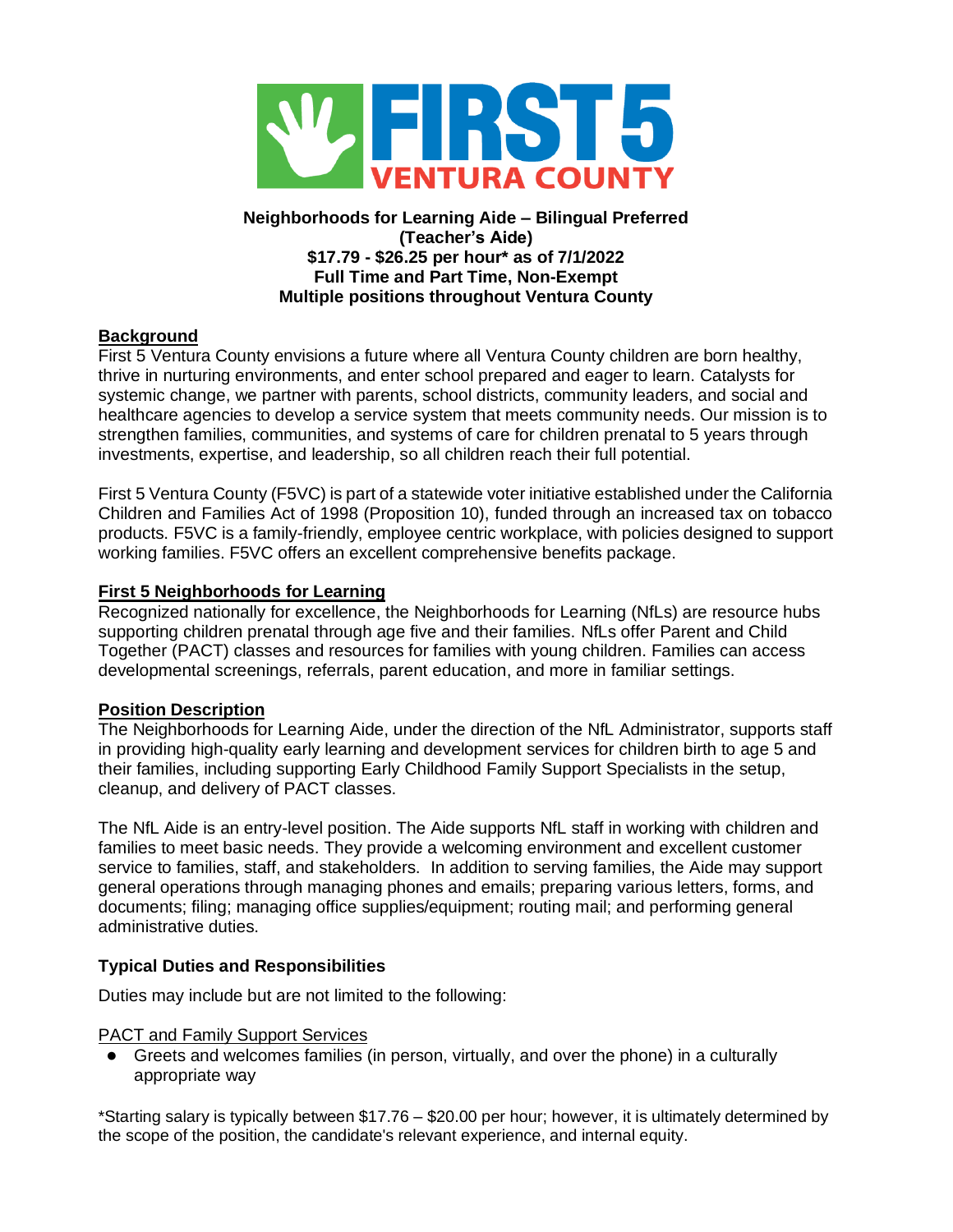- Assists in the implementation of the PACT program which includes facilitating opportunities for children to interact with parent/caregiver and other children as well as parents/caregivers to interact with each other
- Provides administrative support to F5VC staff
- Assists with coordinating enrollment, events and meetings including developing invitation lists, and managing RSVPs
- Participates in community outreach activities
- Provides a safe, nurturing, and clean environment for children and their families
- Maintains a variety of confidential and non-confidential records (e.g. activity logs, phone logs, community resources, etc.)
- Supports dissemination of pertinent program information to parents and key community partners/stakeholders.

Organizational Capacity

- Participates in professional development activities to keep abreast of best practices and trends in for children prenatal to age 5 and their families
- Supports special projects and performs other duties as required
- Regularly drives and/or travels throughout Ventura County to perform the above job duties; driving is an essential function of this position

# **QUALIFICATIONS**

## **Education**

Minimum 6 ECE units preferred, working towards associate's degree or equivalent in early childhood education, social services, public health, or related field preferred. High School diploma or equivalent required.

Bilingual Spanish/English strongly preferred.

# **Experience**

This is an entry level position with no experience required. However, experience with young children and their families is a plus.

**Successful background and criminal clearance required,** including but not limited to, California Department of Justice (DOJ), Federal Bureau of Investigation (FBI), Department of Motor Vehicles (DMV). Proof of a valid California driver's license and reliable transportation, automobile insurance and maintain an acceptable driving record as required by our insurer.

## **Knowledge, Skills, and Abilities**

- Knowledge of or ability to learn about playgroups, parent/child dyads, programs, services, policies and issues that impact young children e.g. early childhood education, health and development; family support and well-being; and community engagement, including research-based, best, and emerging practices.
- Knowledge of or ability to learn about the Strengthening Families Protective Factors Framework, developmental screenings and the California Infant/Toddler Learning and Development Foundations and California Preschool Learning Foundations (Foundations)
- Ability to interact in a culturally appropriate way, and build relationships with a variety of constituencies, e.g. parents, and staff.
- Strong written and oral communication skills
- Mission-driven and self-directed, with a demonstrated passion for First 5 Ventura County's work to strengthen families and improve child outcomes.
- Ability to maintain flexibility to respond to changing circumstances or priorities.

\*Starting salary is typically between \$17.76 – \$20.00 per hour; however, it is ultimately determined by the scope of the position, the candidate's relevant experience, and internal equity.